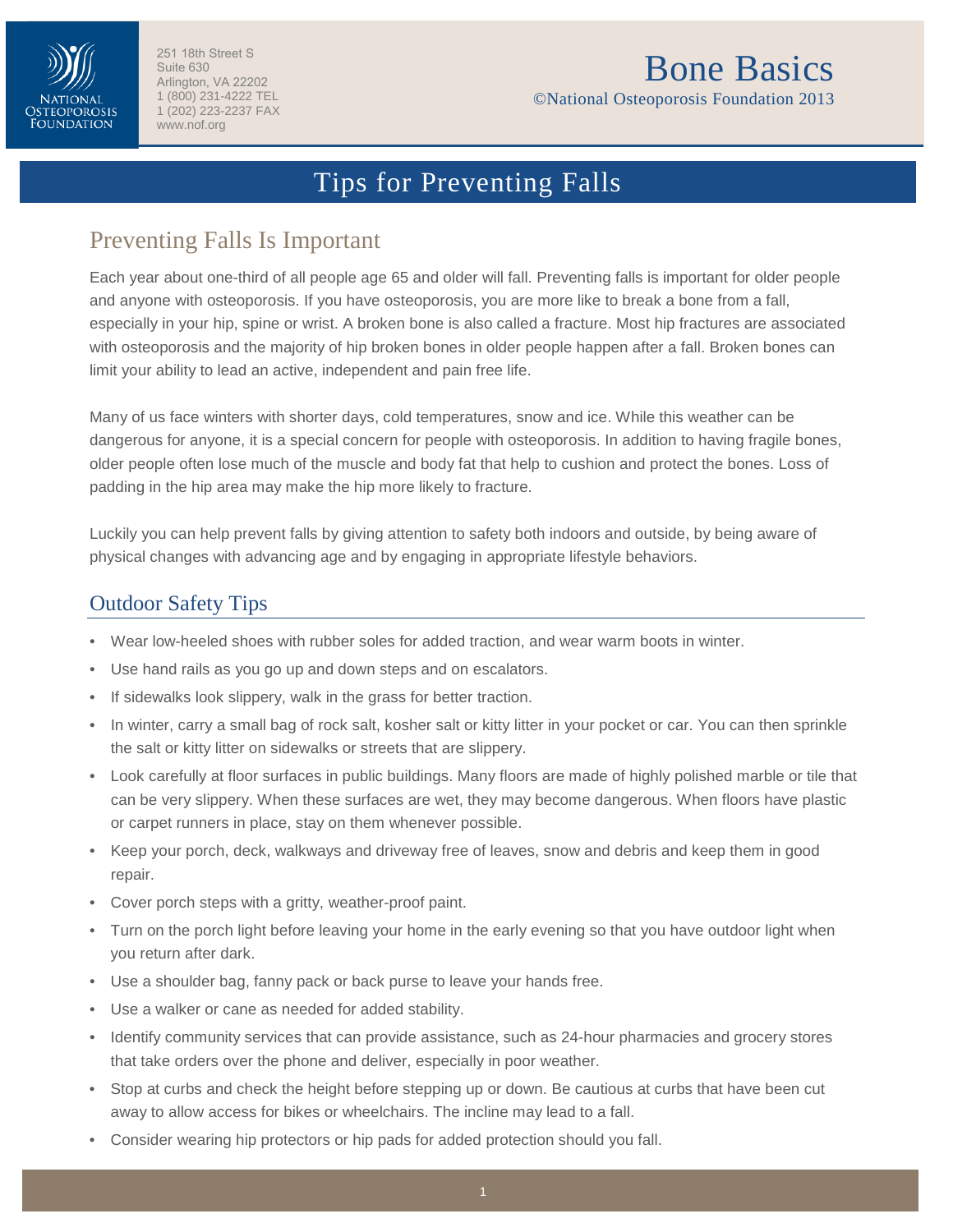

# Bone Basics

©National Osteoporosis Foundation 2013

## Tips for Preventing Falls

### Indoor Safety Tips

- Keep all rooms free from clutter, especially on the floors.
- Keep floor surfaces smooth but not slippery.
- Wear supportive, low-heeled shoes inside and outside your home. Avoid walking around in socks, stockings and slippers.
- Check that all carpets or area rugs have skid-proof backing or that they are tacked to the floor, including the carpeting on stairs.
- Keep all stairwells well lit with handrails on both sides. Consider placing fluorescent or brightly colored tape on the edges of the top and bottom steps.
- Keep electrical cords and telephone lines out of walkways.
- Install grab bars on bathroom walls beside tubs, showers and toilets. If you are unstable on your feet, consider using a plastic chair with a back and nonskid leg tips in the shower.
- Use a rubber bath mat in the shower or tub.
- Keep a flashlight with fresh batteries beside your bed and consider placing a night light in your bedroom and/or hall.
- Use at least 100 watt bulbs in your home to have ample light.
- Add ceiling fixtures to rooms lit by lamps only, or install a lamp that can be turned on by a switch near the room entrance. Another option is to install voice or sound activated lamps.
- Reorganize work areas and storage to minimize the need for stooping or excessive reaching. If you must use a stepstool, make sure that it is sturdy and has a handrail and wide steps.
- Avoid sitting in chairs that have wheels.
- Make certain that the nighttime temperature in your home is not lower than 65 degrees. Prolonged exposure to cold temperatures may cause body temperatures to drop, leading to dizziness and falling. Many older persons cannot tolerate cold as well as younger people.
- Use caution in getting up too quickly after eating, lying down or resting. To help avoid dizziness when getting out of bed, sit on the side of the bed for a minute or two before getting up and standing.
- Consider purchasing a portable phone that you can take with you from room to room. It provides security because not only can you answer the phone without rushing for it, but you can also call for help should an accident occur.
- Arrange with a family member or friend for daily contact. Always have at least one person who always knows where you are.
- Give some thought to contracting with a monitoring company that will respond to your call 24 hours a day if you live alone.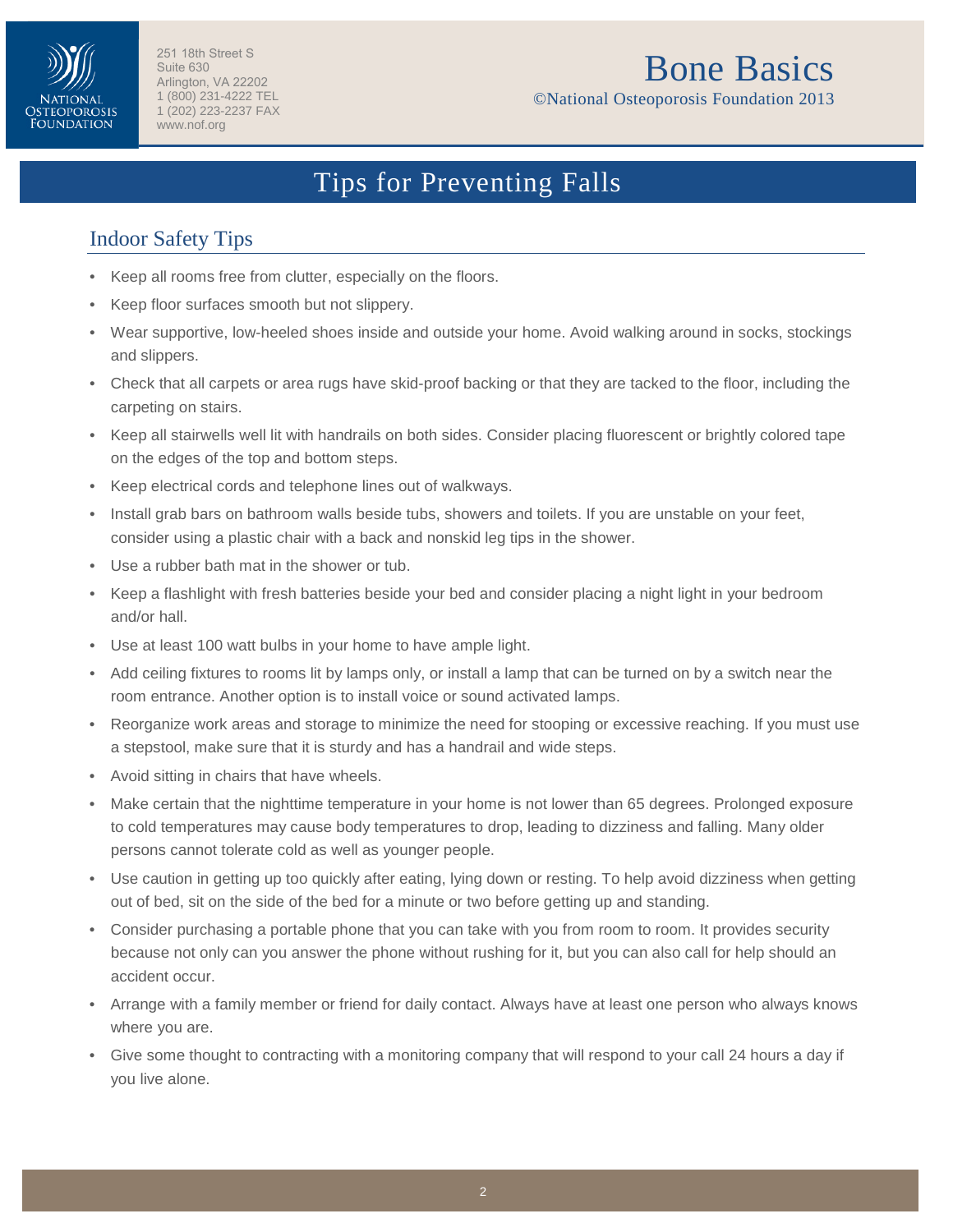

# Bone Basics

©National Osteoporosis Foundation 2013

## Tips for Preventing Falls

#### Physical Changes

As we age, we tend to experience changes in our reflexes, balance, hearing and vision. These changes can lead to falls. So can having certain illnesses and taking certain medicines. Here some explanations of these changes as well as some tips that can help you reduce the chances of falling:

**Reflexes.** Reflexes are automatic responses to stimuli in the environment. Examples include slamming on your car brakes when a child runs into the street or moving out of the way quickly when something falls in front of you. As you age, your reaction time slows and regaining your balance following a sudden movement may be difficult. This decreased ability to control your movements can result in a fall.

To improve body control, keep up an active lifestyle. Activity maintains muscle tone and flexibility and slows bone loss. Regular weight-bearing exercises and weight training can build and tone muscles even in older persons. Keeping up the strength in your arms and legs can go a long way to improving how well you move. Talk to your healthcare provider about activities that are safe and beneficial for you, keeping in mind your individual situation.

**Balance.** Improving your balance helps to prevent falls. There are several ways to enhance your balance. Consider joining a class or group that practices Tai Chi. It is an exercise that can improve balance and coordination. Lack of exercise not only robs your bones of density, but it can lead to muscle weakness, which increases your risk of falling. Here are some additional tips to help with balance:

- Do muscle-strengthening exercises.
- Make sure you have maximum vision correction and practice exercising with your bifocal or trifocal glasses.
- Stay informed about the side effects of your medicines and follow the instructions for taking them.
- Do balance exercises regularly.

#### **Balance exercises to practice:**

- While holding the back of a chair or counter top, practice standing on one leg at a time for a minute. Gradually increase the time. Then try balancing with your eyes closed. And, then try balancing without holding on.
- While holding the back of a chair or counter top, practice standing on your toes. Then rock back to balance on your heels. Hold each position for a count of 10.
- While holding the back of a chair or counter top with both hands, make a big circle to the left with your hips. Then repeat to the right. Do not move your shoulders or feet. Repeat five times.

**Hearing.** Changes in hearing occur as we age. Sounds around us help orient us to where we are and when we are in danger. If you do not hear as well as you used to, or if you are always asking those around you to repeat themselves, it is time to have a hearing test. If you have hearing loss, be sure to wear a hearing aid.